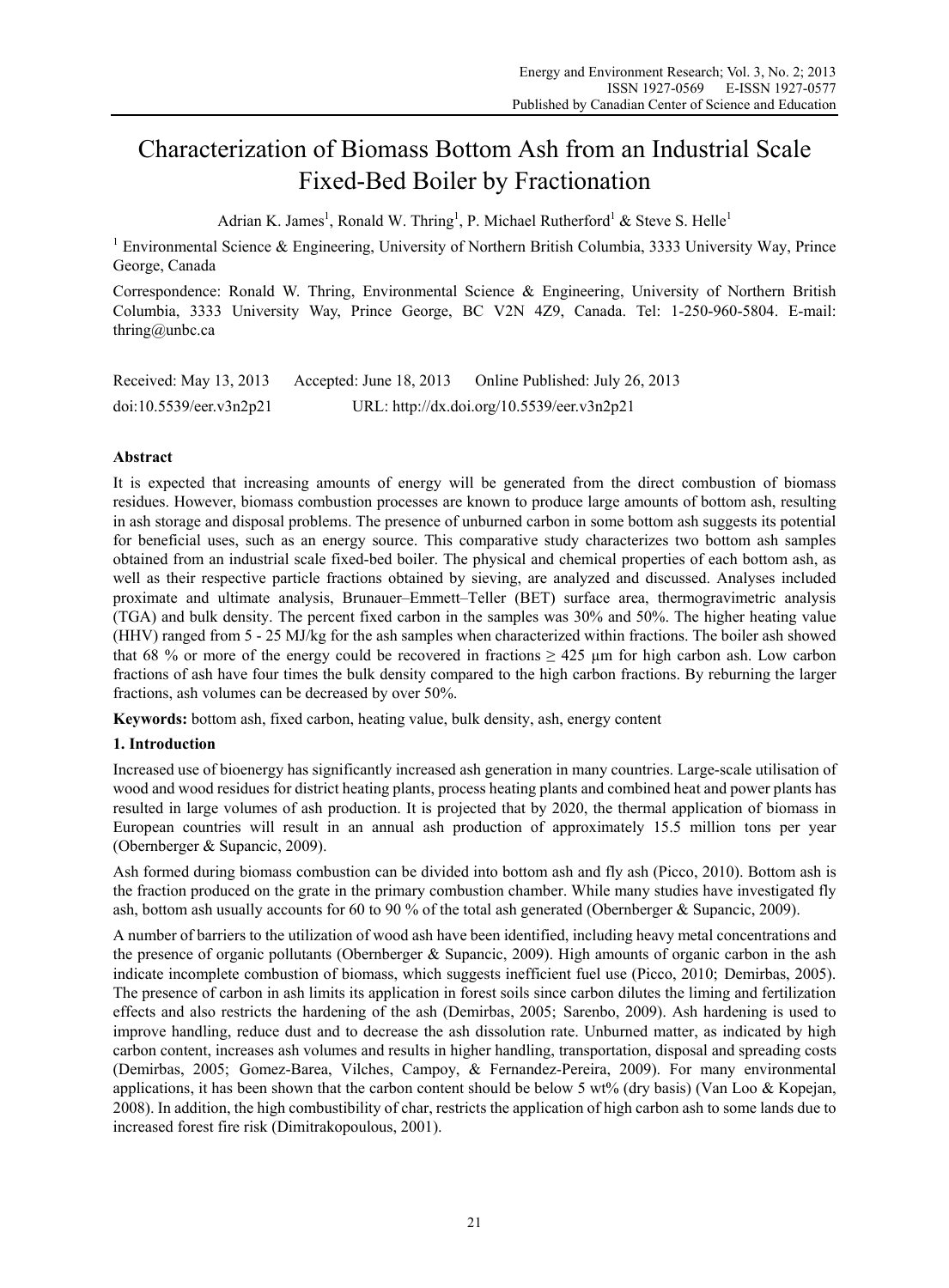According to Emilsson, a high content of uncombusted material in ash leads to difficulty in ash hardening for use in construction materials and suggests that high charcoal content in the ash can be recombusted (Emilsson, 2006). High content of uncombusted material also poses problems when used in cement compositions.

The relationship between bulk density and the presence of unburnt carbon in ash is important when considering ash transport and storage. High bulk densities may reduce ash volumes, thus decreasing the need for additional storage space and reducing transportation costs. Bulk density decreases with the fineness of the ash fraction (Van Loo & Kopejan, 2008). The authors reported that ash from straw and cereal combustion showed low density due to its specific chemical matrix, containing more salts and less minerals when compared to wood ash. The bulk density of bottom ash from bark combustion and woodchip combustion, both from a moving grate underfeed stoker, had densities of 950 kg/m<sup>3</sup> (Pels, de Nie, & Kiel, n.d). On the other hand, the bulk density of bottom ash from sawdust combustion (from an underfeed stroker) was  $650 \text{ kg/m}^3$ . Thus, fuel type may influence the bulk density of the produced ash.

While improving combustion system efficiency is integral to reducing the carbon content of bottom ash, identifying effective recycling methods are also essential in dealing with high carbon ash. The unburned carbon content in bottom ash varies amongst combustion systems. Short residence time (Duan, Liu, Chen, & Zhao, 2012) and high ash content are considered as major factors for the incomplete burnout of char. High ash content may result in an ash layer covering the char and preventing the free movement of gases to the core of the char during combustion. State-of-the-art fluidized bed combustion systems have combustion efficiencies of over 95% irrespective of ash content (Saidur, Abdelaziz, Demirbas, Hossain, & Mekhilef, 2011). In these systems, the only ash fraction that may contain a high carbon content is the coarse fly ash fraction (as precipitated in cyclones) which is reintroduced into the combustion chamber.

A possible use of ash, depending on the carbon content, is as a fuel (Gomez-Barea et al., 2009). Preliminary research on this idea has been carried out predominantly on fly ash (Duan et al., 2012). Gasification of high-carbon fly ash has been investigated and the resulting ash shows positive results in the production of C-fix blocks, a concrete-like material that uses a heavy petroleum residue as a binder (Pels, de Nie, & Kiel, n.d). The high carbon content in some forms of ash could also make it useful as a fuel after briquetting or if pelletized (Batra, Urbonaite, & Svensson, 2008; Cetin, Moghtaderi, Gupta, & Well, 2004). Combustion of the high carbon ash presents a number of operational problems. Related problems include corrosion (Khan, Jong, Jansens, & Spliethoff, 2009) and scouring. Based on the design of the boilers, the ash may be carried with the flue gas through the boiler tubes (Saidur et al., 2011). The variability in particle sizes as the feedstock becomes more burnt-out also causes inherent problems in fixed bed systems. Fixed bed systems usually require a feedstock that is as uniformed as possible so as to avoid channeling (Ryu, Yang, Khor, Yates, Sharifi, & Swithenbank, 2006; Warnecke, 2000).

This study investigates the high carbon bottom ash from fixed bed boilers generated by a large pulp and paper producer in Canada. Large volumes of high carbon ash are produced and are typically sent to landfill due to the low potential economic and environmental benefit for other applications. The costs associated with changing the system to a more recent boiler design are considerably high. If the high carbon fraction can be separated from the low carbon fraction of the ash other applications may become viable. Separation methods for isolating carbon from ash include floatation in a continuous mode and fractionation by sieving (Gomez-Barea et al., 2009). Industrially, carbon separation can be carried out using industrial scale sieve shakers for removal of the coarse carbon rich fraction or by scaling up floatation methods.

The objective of this research is to characterize bottom ash from an industrial scale fixed bed boiler and to identify the ash fractions with potential energy importance. This work examines the physical and chemical properties of the ash and ash fractions. Fractions with high carbon contents are identified and an analysis of the combustion behavior is carried out. The data obtained enhances knowledge about the utilization and storage of woody biomass bottom ash.

# **2. Experimental Section**

Wood ash from a Canfor Pulp Limited Partnership pulp mill fixed-bed boiler in Northern British Columbia was used in the study. Boiler feed is hog fuel, a mixture of bark and sawdust primarily derived from pine wood with variable particle sizes. Based on an ultimate analysis, the hog fuel is 49% C and 6% H on a dry basis. Hog fuel moisture content varies depending on sawmill feedstock, ranging from 25 to 50%; ash content is approximately 2.5%. Typically fixed bed boilers operate within 850 to 1400 °C (Quaak, Knoef, & Stassen, 1999). This fixed bed boiler produces approximately 27 MW of power and has a lower grate temperature of 255 °C with an outlet flue gas temperature of 170 °C. Ash samples, denoted B1 and B2 were collected from the system on November 17, 2010 – B1 and on April 27, 2012 – B2. The boiler has a dry ash removal system, and the ash was sampled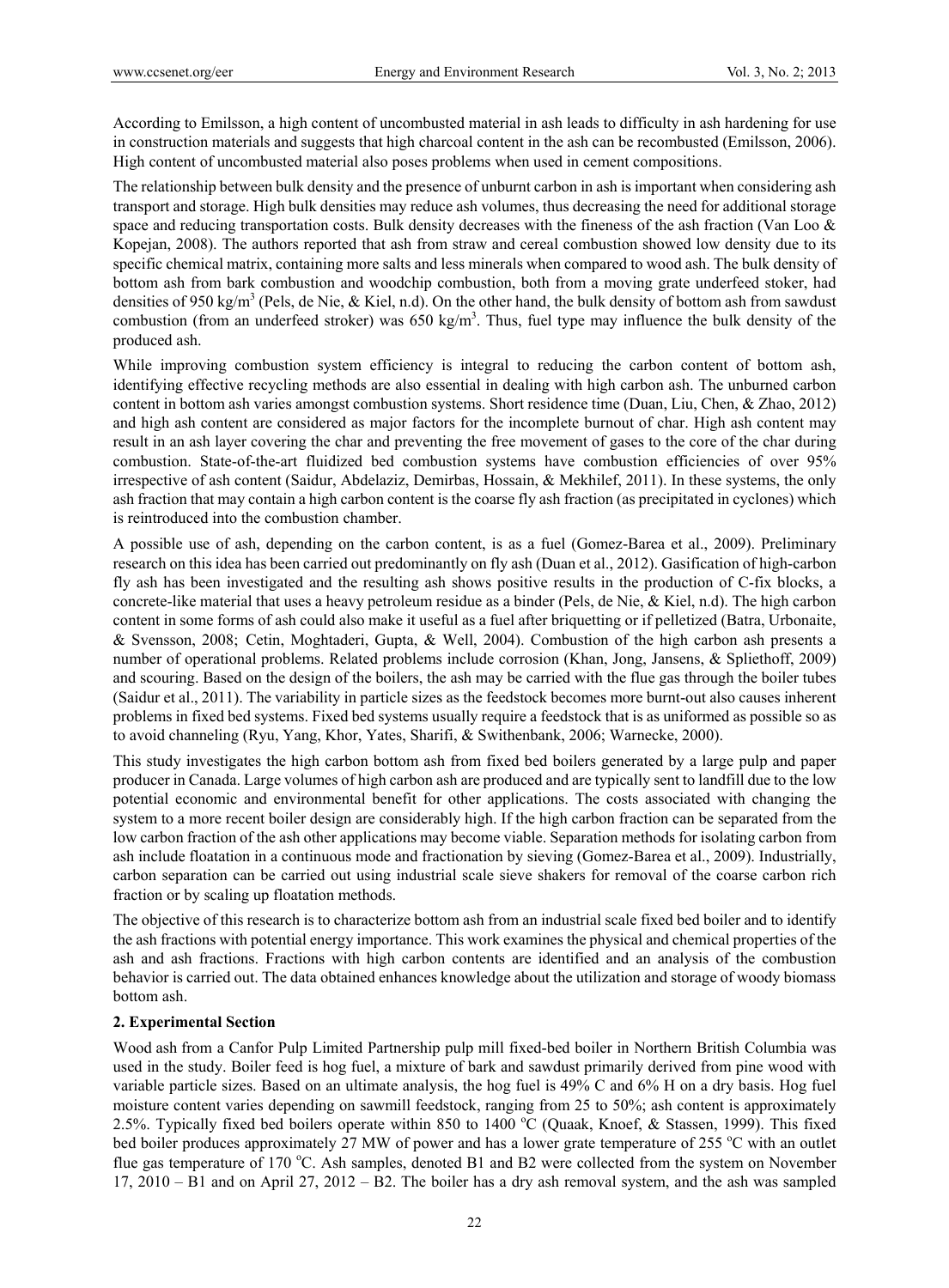from the ash bins shortly after removal from the boiler. The samples were separated into different particle fractions as described in section 2.1.

### *2.1 Particle Size Distribution*

Approximately 100 g of "as-received" (original sample obtained from boiler) ash was separated into different size fractions using a stack of five sieves (2000  $\mu$ m, 850  $\mu$ m, 425  $\mu$ m, 250  $\mu$ m, 150  $\mu$ m) arranged in decreasing diameter openings (Herrman & Baker, 2002). The ash was poured on the top sieve (largest opening), which was then covered; the sieve stack was placed on an automatic shaker for 15 minutes after which the stack was removed. Each sieve with the retained material was gently tapped on the sides before being removed from the stack and weighed. Retained ash was removed and stored, while the sieve trays were thoroughly cleaned and reweighed to obtain the mass of ash retained on each tray. The analyses were repeated twice and an average value calculated and reported.

The following retained fractions were used for subsequent analyses:

 $AR =$  as-received wood-ash,

 $\geq$  2000 µm,

 $\geq$  850 µm and < 2000 µm,

 $\geq$  425 µm and <850 µm,

 $\geq$  250 µm and < 425 µm,

 $\geq$  150 µm and less than 250 µm

 $<$ 150 µm.

For convenience, the above fractions will simply be denoted as 2000  $\mu$ m, 850  $\mu$ m, 425  $\mu$ m, 250  $\mu$ m, 150  $\mu$ m and  $<$ 150 µm.

Each of the retained fractions were weighed and then stored for further analysis.

# *2.2 Proximate and Ultimate Analysis of Wood Ash*

The proximate analysis of each sample fraction was carried out according to American Society for Testing and Materials (ASTM) method D1762-84. The fixed carbon (FC), volatile matter (VM) and ash content were determined on a dry basis. Samples were dried for 3 h at 105 °C to remove all moisture. VM analyses was carried out at 950 °C for 7 min in capped crucibles and then ash content was determined at 550 °C for 6 h in open crucibles. The FC was determined by difference as shown in Equation (1). The ash content is defined as the remaining inorganic contents after the complete removal of fixed carbon, volatile matter and moisture. All analyses were performed on three replicates and the averages presented.

$$
FC = 100 - VM - Ash \tag{1}
$$

where FC, VM and Ash content are wt.% expressed on a dry basis.

Ultimate analysis of carbon (C), hydrogen (H), nitrogen (N), and sulfur (S) was conducted using a Costech<sup>TM</sup> Elemental Analyzer, ECS 4010 Elemental Combustion System. Reactor conditions were: 1000 °C, helium carrier gas at 105 mL/min, Gas Chromatography (GC) Column #051080, SS 5 mm x 2 m, at 100 °C, 450 L x 18 mm reaction tube, and HayeSep Q 60/80GC column packing. A Thermal Conductivity Detector was used. Results are presented in wt.% and on a dry basis.

### *2.3 Thermal Analysis*

Thermal characteristics were determined using a TA Instrument TGA-50/50H Shimadzu thermogravimetric analyzer. The analyses were conducted using air at a flow rate of 50 mL/min, under atmospheric conditions. For each test, approximately 10 mg of the sample was heated from room temperature to 800 °C at a heating rate of 10 °C/min. The TGA analysis was done only on B1 sample for the AR portion,  $\geq$  425  $\mu$ m fraction and < 425  $\mu$ m fraction. The thermogravimetric (TG) plots describe the weight loss of the sample with increasing temperatures while the differential thermogravimetric (DTG) plot illustrates the derivative of sample mass with time at a specific temperature.

### *2.4 Surface Area*

Brunauer–Emmett–Teller (BET) surface area measurements were carried out with  $N_2$  at -196 °C using a single–point Micromeritics FlowSorb 11 2300 surface area analyzer. The surface area was determined only on char particles that were  $\geq 2000$  µm for both B1 and B2 samples. Particles in this fraction were more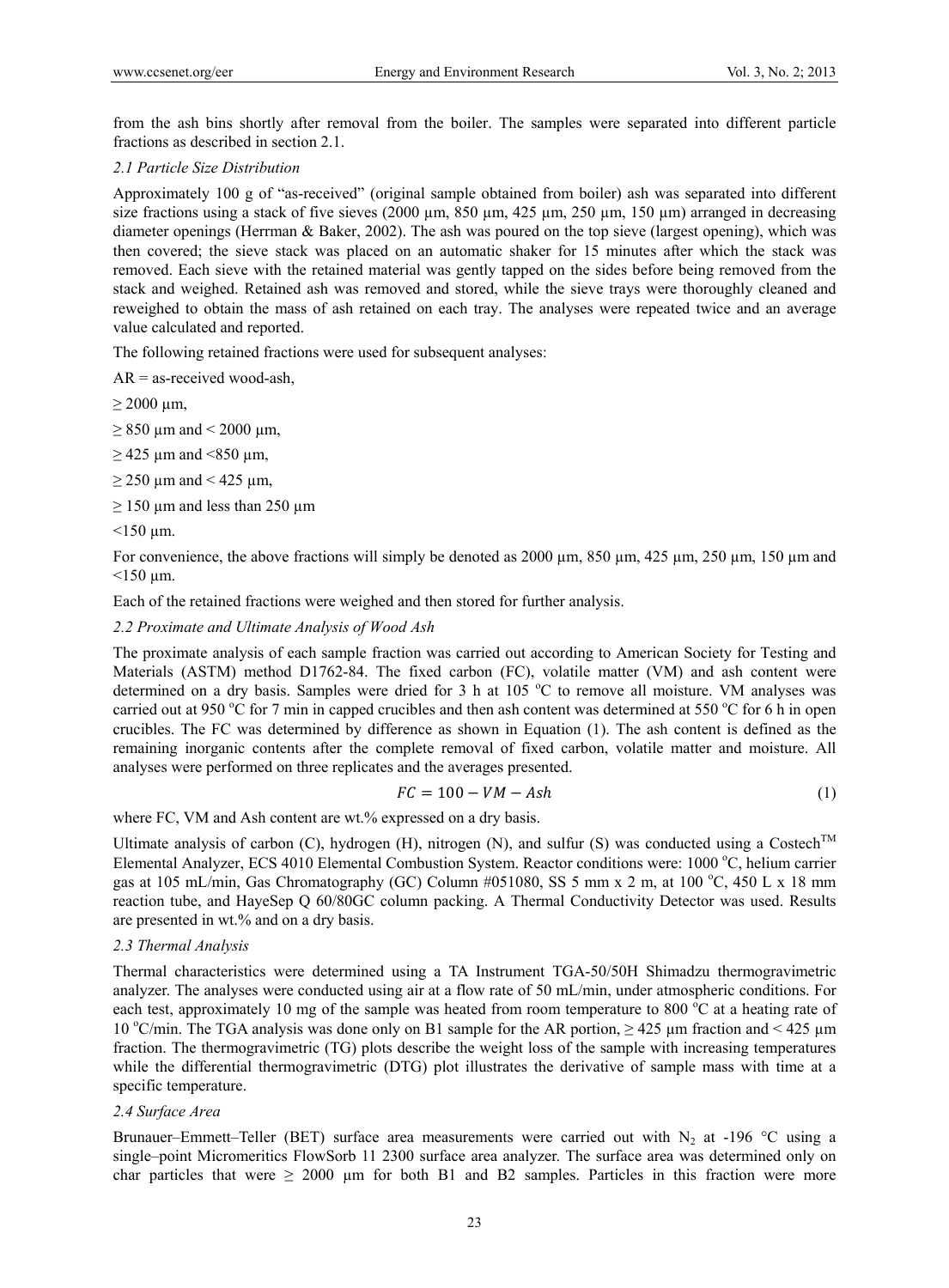homogeneous due to the absence of finer ash particles and more char-like particles.

# *2.5 Heating Value*

The gross calorific value was determined for each fraction using a Parr Oxygen Bomb with approximately 1 g of boiler ash. Results were determined in accordance with ASTM D-5865/E711 and were calculated relative to sample weight on an oven dried basis.

# *2.6 Bulk Density*

The bulk density for each fraction was determined as follows. Approximately 50 ml of sample was placed into a 100 ml graduated measuring cylinder (1ml divisions). The cylinder was then tapped 6 times on a rubber surface from a height of approximately 1.5 in. The mass and volume of the sample were then obtained and used to calculate bulk density. This procedure was repeated three times and an average value obtained for each sample. All bulk density determinations were expressed on a dry basis.

### **3. Results and Discussion**

# *3.1 Particle Size Distribution of Ash*

Distribution of the particles in the boiler samples are shown in Figure 1. Fractions  $\geq$  250 µm showed a similar distribution for both ash samples. The B2 sample was approximately 10% higher in mass than B1 for the fractions 250  $\mu$ m, 425  $\mu$ m and 850  $\mu$ m. As the particle sizes became smaller, that is for fractions 150 and < 150  $\mu$ m, the mass of B1 was higher than B2. For B1, fraction < 150  $\mu$ m accounted for the highest weight with 25% of the total mass passing through the 150 µm sieve. The same fraction for B2 was approximately 20% lower than B1. The difference in the particle size distributions of the samples is likely associated with the variation in the char contents of the AR samples. As char becomes more combusted, the sample particle sizes will decrease due to an increase in ash formation. Therefore, B2 is expected to have greater carbon content in the AR sample.

# *3.2 Results of Proximate Analysis and Ultimate Analysis*

The results of the proximate analysis and ultimate analysis of the wood ash samples are shown in Table 1. Percent volatile matter ranged from 0 to 20% for all samples. The volatile matter for the samples appeared to slightly increase as particle size decreased. This may be due to an increase in inorganic content such as carbonates and oxides that are usually present in wood ash (Liao, Wu, & Yan, 2007). Ash content increased with decreasing particle size. Fractions 425  $\mu$ m and higher for B1 and B2 ranged from  $\sim$  17 to 34% ash content, while fractions 250  $\mu$ m and below ranged from ~ 60 to 70%. The ash content in the 425  $\mu$ m fractions of B1 and B2, respectively, were 32% and 23% lower when compared to their 250 µm fractions. In general, the FC content increased with increasing particle size. B2 showed a gradual increase from 10 to 70% in FC as particle size increased. For both B1 and B2, fractions 425 µm and larger contained 50% or more FC while fractions 250 µm and smaller had  $\sim$  26% or less FC. The high FC seen in the larger fractions are a result of incomplete combustion of the sample and the presence of char-like particles.

| Particle size<br>$(\mu m)$ |                   | <b>B1</b>         |                    | B2                |                     |                    |
|----------------------------|-------------------|-------------------|--------------------|-------------------|---------------------|--------------------|
|                            | FC<br>$(wt. \% )$ | Vm<br>$(wt. \% )$ | Ash<br>$(wt. \% )$ | FC<br>$(wt. \% )$ | $Vm$<br>$(wt. \% )$ | Ash<br>$(wt. \% )$ |
| < 150                      | 13.8              | 19.1              | 67.1               | 10.0              | 19.6                | 70.4               |
| 150                        | 9.5               | 17.5              | 73.0               | 10.6              | 17.1                | 72.3               |
| 250                        | 16.0              | 17.4              | 66.6               | 25.3              | 17.4                | 57.4               |
| 425                        | 51.1              | 14.9              | 34.0               | 51.9              | 13.8                | 34.3               |
| 850                        | 63.6              | 16.7              | 19.7               | 67.8              | 13.5                | 18.7               |
| 2000                       | 59.0              | 14.8              | 26.2               | 67.4              | 14.9                | 17.7               |
| AR                         | 29.3              | 15.9              | 54.8               | 54.0              | 15.8                | 30.2               |

Table 1. Proximate analysis for fixed bed boiler bottom ash samples (B1 & B2)

All results are on a dry weight basis.

 $AR =$  as received (i.e. not separated into particle size fractions).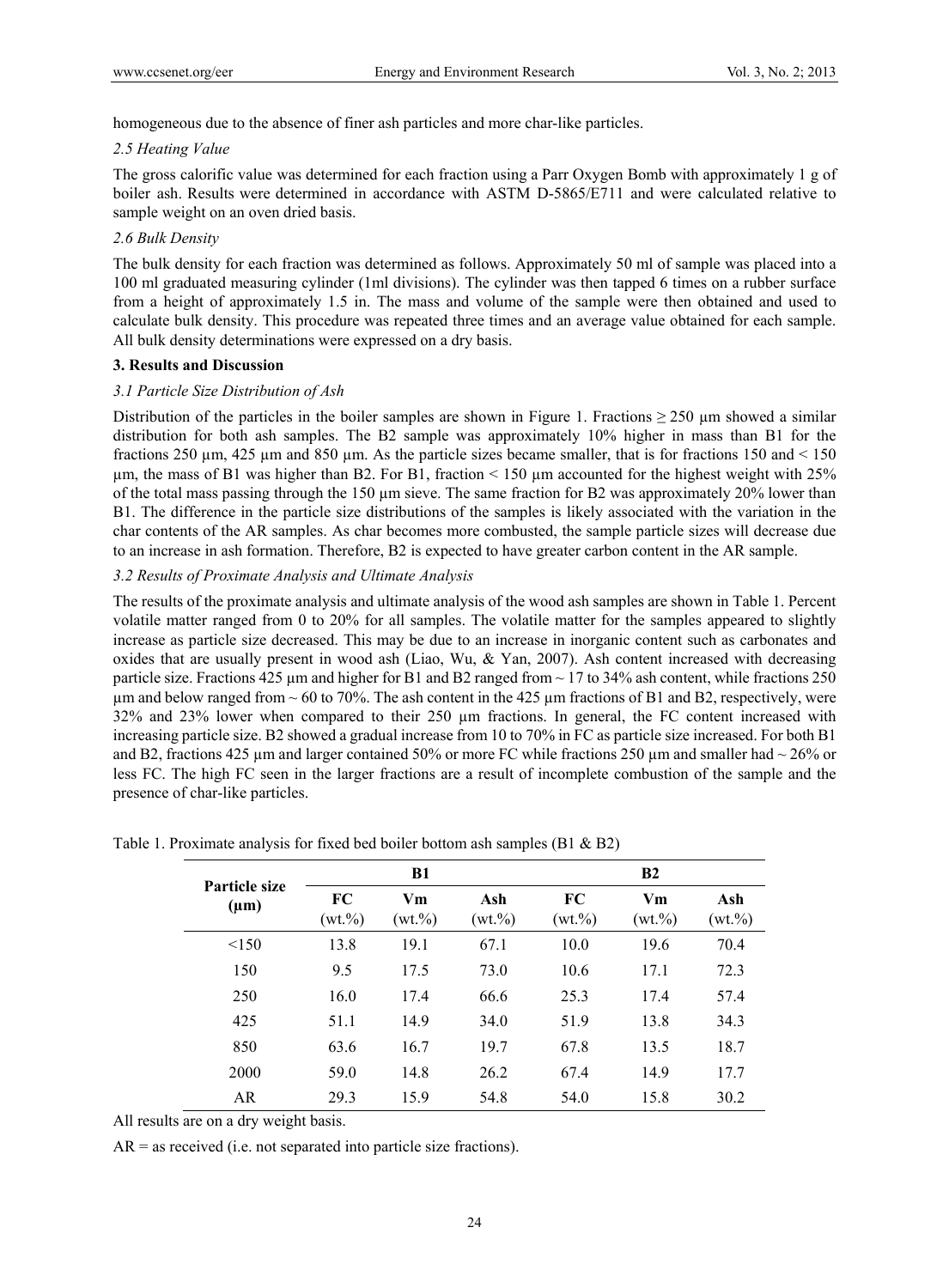Table 2 displays the results of the ultimate analysis, and shows the total C, H, and N for each particle fraction. In general, the total % C increased with increasing particle size fraction. The weight percent distribution of C for most samples was greater than those from the proximate analysis (i.e. C greater than FC). This is anticipated since the total carbon includes the organic and inorganic C. All samples had H concentrations of 1% or less, and N concentrations of less than 0.3%. S was below detection limits. These low concentrations of H are expected since the H present in the wood is converted to H2O during the combustion process. Also, sulphur is usually not present or is only present in small amounts in woody biomass samples unless the soil is very high in sulphur content.

| Particle  |        | B1     |        |        | B <sub>2</sub> |        |  |
|-----------|--------|--------|--------|--------|----------------|--------|--|
| size      | C      | Н      | N      | C      | Н              | N      |  |
| $(\mu m)$ | $wt$ % | $wt$ % | $wt$ % | $wt$ % | $wt$ %         | $wt$ % |  |
| < 150     | 22.70  | 0.41   | 0.06   | 17.17  | 0.65           | 0.04   |  |
| 150       | 15.99  | 0.27   | 0.04   | 13.85  | 0.56           | 0.03   |  |
| 250       | 13.13  | 0.21   | 0.01   | 21.56  | 0.59           | 0.01   |  |
| 425       | 55.32  | 0.81   | 0.70   | 52.76  | 0.79           | 0.06   |  |
| 850       | 63.92  | 0.98   | 0.06   | 66.41  | 0.71           | 0.18   |  |
| 2000      | 68.15  | 0.76   | 0.12   | 70.73  | 0.53           | 0.25   |  |
| AR        | 38.17  | 0.42   | 0.11   | 51.79  | 0.68           | 0.08   |  |

Table 2. Ultimate analysis of fixed-bed boiler bottom ash samples (B1&B2)

All results are on a dry weight basis.



Figure 2. Distribution of fixed carbon (g) and ash (g) in 100 g (dry basis) of (**a**) B1 sample; (**b**) B2 sample based on particle size fraction distribution

Figure 2a and 2b shows the distribution of fixed carbon (FC) in 100 grams of boiler ash samples B1 and B2. The 850 µm fraction for both B1 and B2 were the highest in FC content, 12 g and 20 g respectively. Fraction 425 µm had the second highest FC contents of 7 and 10 g respectively. The two boiler ash samples showed a variation in FC distribution. This could be due to a number of factors such as variations in retention time in the reactor, incomplete combustion, temperature variations and fluctuations, moisture content of fuel etc. Also, the moisture content and composition of the biomass feedstock may vary depending on when and where it was sourced. Higher moisture content will reduce the rate of combustion of the fuel. Also, because of the variability in energy demand of the plant, ash may be removed from the grate before complete combustion. This is in addition to the other ash related challenges that occur in the boiler as previously mentioned in the introduction. The 250 µm fractions for B1and B2 had the highest ash contents of approximately 14 and 26 g. As previously seen in the proximate analysis, fractions 425 µm and higher in both boiler samples contain more than 50 % FC. Combined, fractions 425, 850 and 2000 um contained ~ 72% of the total FC in sample B1. These same fractions accounted for only ~ 36% of the total sample mass. For B2, the 425  $\mu$ m and higher fractions contained  $\sim$  82% of the total FC and accounted for 59% of the total mass. The high FC present in boiler ash provides an opportunity for re-burning or reusing its energy.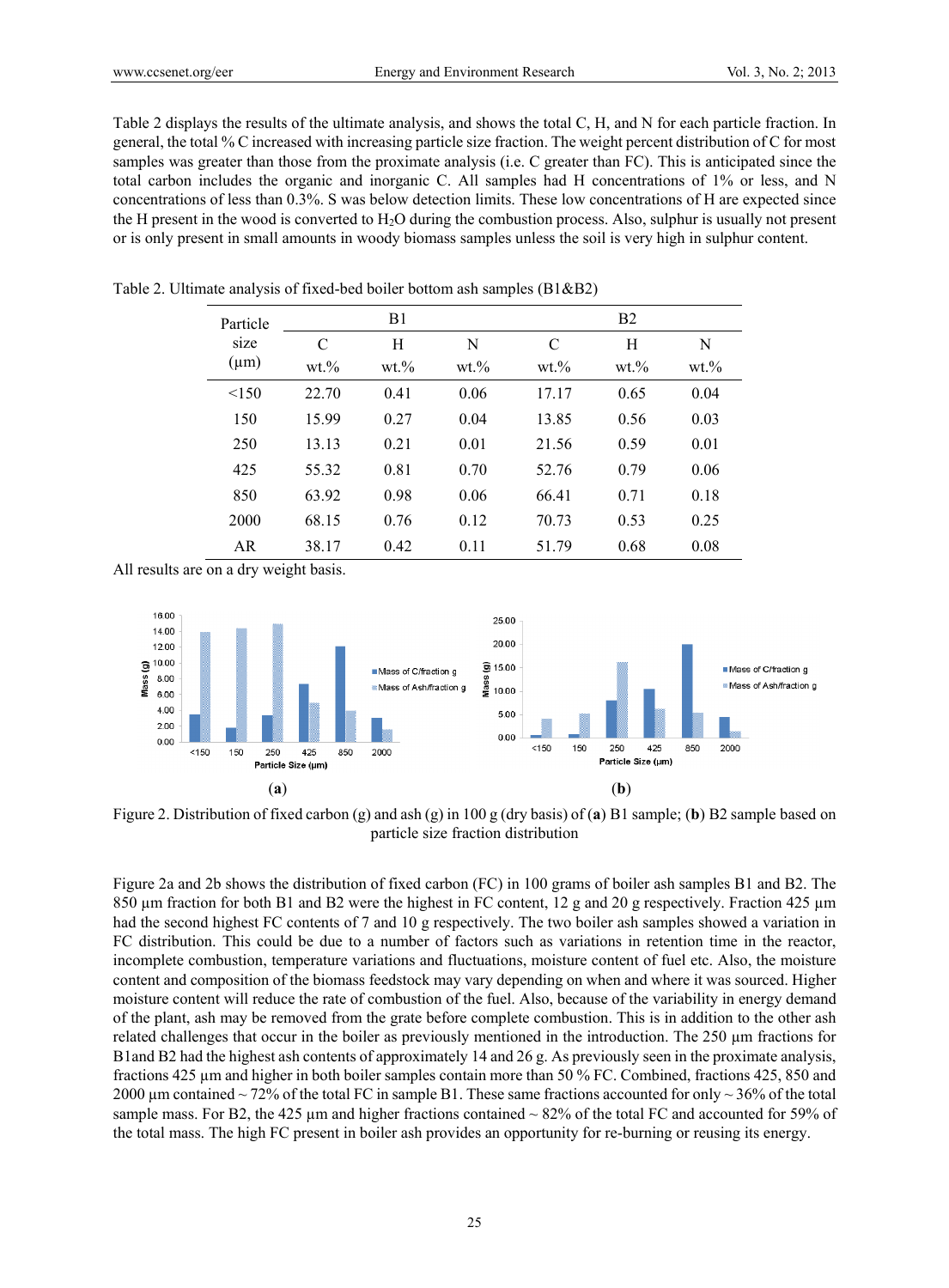#### *3.3 Thermogravimetric Analysis*

Figure 3 shows the thermal behaviour of the as-received, combined fractions  $\geq$  425  $\mu$ m and combined fractions  $\leq$ 425 µm for boiler ash B1 when heated under air at atmospheric conditions. The results are only shown for B1, however, the results for B2 as-received show similar thermal distributions (not shown). The TGA analyses showed that the mass of the boiler sample decreased as temperature increased. The weight loss occurred in phases which is linked to the removal of specific components of the sample such as water, carbonates, aluminates, silicates, oxides, organic carbon and other components (Zhang, Zhao, & Jingyu, 2010). All three samples displayed a similar pattern in thermal distribution. The first weight loss was seen between  $\sim 25 - 110$  °C and accounted for the removal of moisture from the sample. A further mass loss was seen up to  $\sim$  350 °C. This change is generally attributed to the removal of moisture, carbon monoxide, and volatiles such as tars and other organic carbons that may have condensed on the sample (Khan et al., 2009). The most noticeable change in mass of the AR,  $\geq$  425  $\mu$ m and < 425  $\mu$ m fractions was seen between the temperatures 350 to 440 °C and accounted for  $\sim$  32, 43 and 14% mass loss, respectively. This is assumed to be organic carbon (char). Further mass losses occurred between 440 to 610  $^{\circ}$ C and between 610 to 670 °C. The decomposition of mineral components such as carbonates (CaCO<sub>3</sub>) and some of the other metal carbonates and oxides present in the sample may occur during this phase. For the range of temperatures studied, the AR,  $\geq$  425 and < 425 µm fractions lost  $\sim$  44, 56 and 26% of initial mass by 800 °C, respectively. Therefore, fractions  $\geq 425$  µm had the highest combustible content. The sample burnout time corresponding to the burnout temperatures, that is, the temperature that shows no further mass loss on the TGA (Idris, Rahman, & Ismail, 2012; Miranda, Esteban, Rojas, Montero, & Ruiz, 2008) are shown in Table 3. The fraction ≥ 425 µm had a slighter shorter burnout time but was not significantly different from the other two samples under study.



Figure 3. TGA graph of weight change as a function of temperature for B1 boiler ash sample from a fixed bed boiler. Lines displayed represents AR sample, fractions  $\geq 425 \mu m$  and  $\leq 425 \mu m$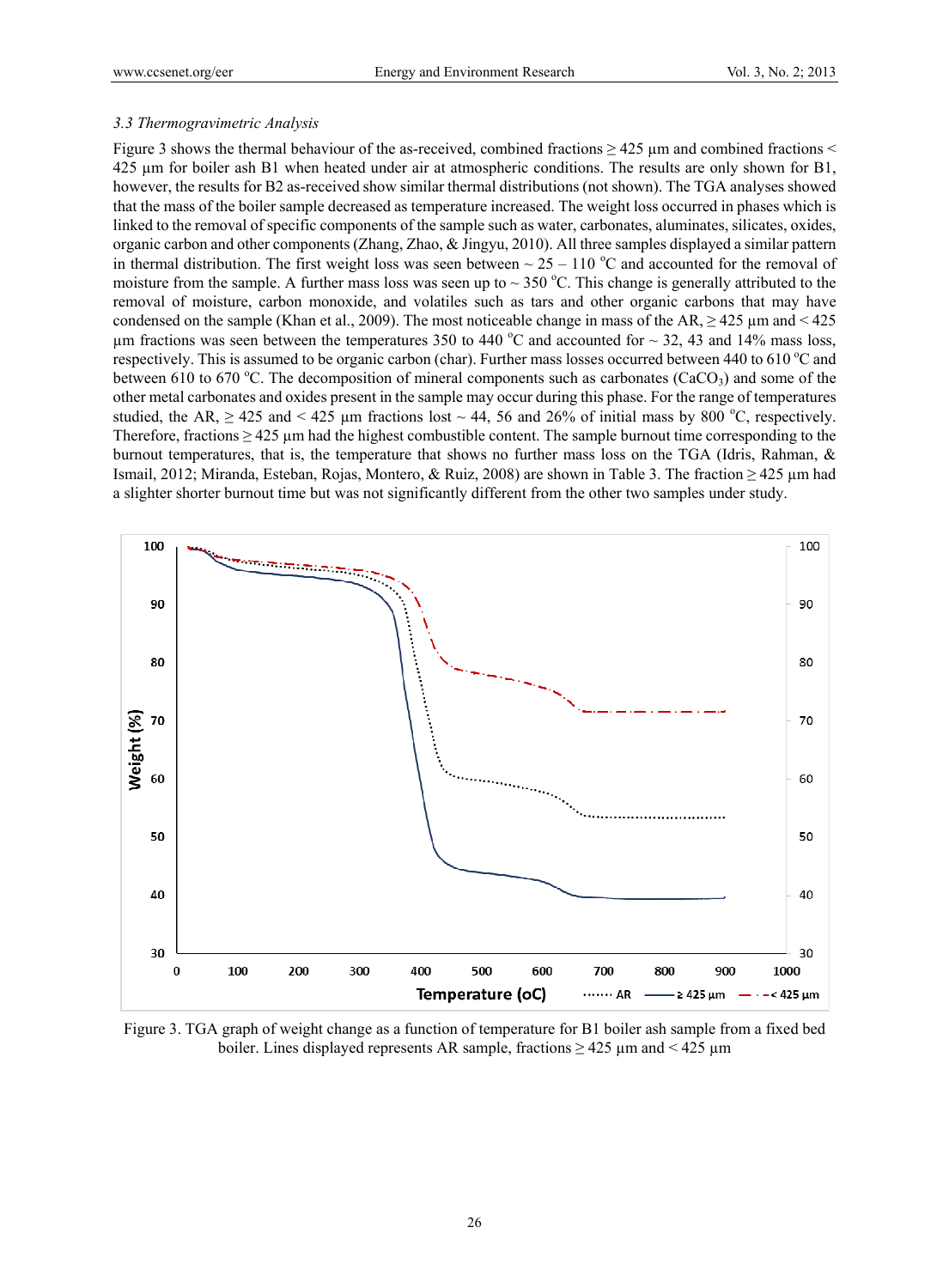| Sample        | Temperature<br>range $(^{\circ}C)$ | Weight<br>(wt. % ) | Loss | Peak Temperature<br>$Tp (^{\circ}C)$ | <b>DTGmax</b><br>(mg/min) | Sample<br>burning<br>time (min) |
|---------------|------------------------------------|--------------------|------|--------------------------------------|---------------------------|---------------------------------|
| AR            | 110-350                            | 4.28               |      |                                      |                           | 35.33                           |
|               | 350-440                            | 31.98              |      | 383                                  | 1.2082                    |                                 |
|               | 440-610                            | 3.54               |      |                                      |                           |                                 |
|               | 610-670                            | 3.79               |      | 649                                  | 0.2023                    |                                 |
|               | 670-800                            | 0.36               |      |                                      |                           |                                 |
| $\geq$ 425 µm | 110-350                            | 6.49               |      |                                      |                           | 34.23                           |
|               | 350-440                            | 43.59              |      | 362                                  | 1.3843                    |                                 |
|               | 440-610                            | 3.71               |      |                                      |                           |                                 |
|               | 610-670                            | 2.25               |      | 648                                  | 0.1357                    |                                 |
|               | 670-800                            | 0.4                |      |                                      |                           |                                 |
| $<$ 425 µm    | 110-350                            | 2.94               |      |                                      |                           | 34.47                           |
|               | 350-440                            | 14.44              |      | 405                                  | 0.6642                    |                                 |
|               | 440-610                            | 4.81               |      |                                      |                           |                                 |
|               | 610-670                            | 3.83               |      | 646                                  | 0.1815                    |                                 |
|               | 670-800                            | 0.15               |      |                                      |                           |                                 |

Table 3. Combustion characteristic of fixed bed boiler bottom ash (B1) samples

Results are on a dry basis.



Figure 4. DTGA graph displaying rate of mass loss as a function of temperature for B1 boiler ash sample from a fixed bed boiler. Lines displayed represents AR sample, fractions  $\geq 425 \mu m$  and  $\leq 425 \mu m$ 

The DTGA analysis in Figure 4 shows two distinct peaks. These peaks are associated with the thermal oxidation of different components in the particles such as carbonized material, heavy organic molecules, condensed tars and inorganic compounds (Miguel, Dominguez, Hemandez, & Sanz-Perez, 2012). As seen in Table 3, the AR sample,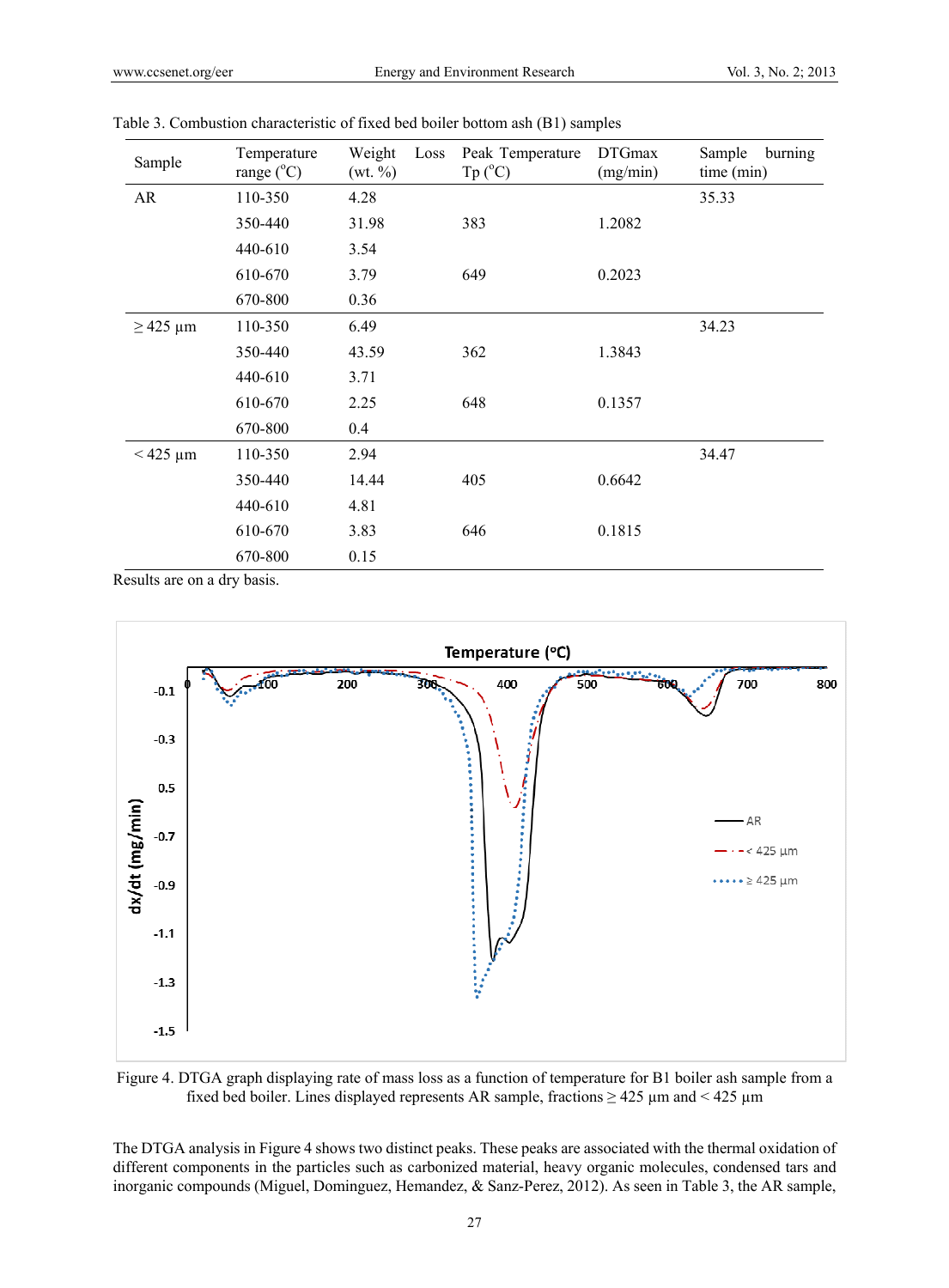fractions  $\geq$  425 and < 425 µm had the highest rate of mass losses at  $\sim$  1.2082 mg/min at 383 °C, 1.3843 mg/min at 362 °C, and 0.6642 mg/min at 405 °C, respectively. Lignocellulosic samples heated in air typically have well resolved peaks at  $\sim$  400 °C (Elder, Kush, & Hermann, 2011) (Di Blasi, 2009). The fractions containing higher carbon contents were observed to have lower peak temperatures. Peak temperatures determines how easily a fuel is ignited and is defined as the maximum rate of weight loss due to volatilization accompanied by the formation of carbonaceous residue, on the DTGA curve (Idris et al., 2012). Low peak temperatures mean that the fuel is easier to ignite. Since the  $\geq$  425 µm fraction was found to have the highest rate of mass loss at a lower temperature, faster reaction times and lower ignition temperatures could be observed if re-burned, when compared to the other two samples. The samples showed clearly defined thermal phases when heated and oxidized and contained substantial amounts of combustible material, particularly char for the AR sample and particle fractions  $\geq$  425 µm.

### *3.4 Surface Area*

The N<sub>2</sub>-BET surface area absorption B1 and B2 ( $\geq$  2000 µm fraction) were 850 and 770 m<sup>2</sup>/g, respectively. The high surface areas obtained are expected for wood ash chars (Link, et al., 2010; Hanaoka, Sakanishi, & Okumura, 2012; Demirbas, 2005). This may influence the reactivity rate during combustion or gasification processes. A larger available surface area provides more sites for oxygen to bond with carbon (Moulijn & Kapteijn, 1995) increasing oxidation. It has been reported that wood chars that are produced at higher temperatures have a higher surface area (James, Sabatini, Chiou, Rutherford, Scott, & Karapanagioti, 2005). Lower pressures also increase the surface area of charge (Hanaoka et al., 2012).

# *3.5 Higher Heating Value (HHV)*

Table 4 displays the higher heating values for the various size fractions of the B1 and B2 ash samples. Heating values within each size class were relatively similar between the two ash samples. A range of approximately 5 - 25 MJ/kg was obtained for both samples. As the particle size fraction increased, the heating value of the fraction also increased. A slight decrease in the heating value was observed when moving from 850 µm to 2000 µm for both B1 and B2. The obtained HHVs suggest that the waste being disposed of has good energy potential and is comparable to some forms of biomass used in energy production processes (Liao, Wu, Yanyongjie, & Huang, 2004).

| Particle size $(\mu m)$ | B1 MJ/kg | B2 MJ/kg |
|-------------------------|----------|----------|
| < 150                   | 7.02     | 8.89     |
| 150                     | 5.58     | 6.86     |
| 250                     | 7.40     | 10.40    |
| 425                     | 15.77    | 19.33    |
| 850                     | 22.96    | 24.56    |
| 2000                    | 20.83    | 23.54    |
| AR                      | 10.77    | 14.42    |

Table 4. Higher heating value of boiler bottom ash samples separated within particle fractions

All results are on a dry weight basis.

### *3.6 Bulk Density*

The bulk density was calculated for each fraction and is represented as a function of particle size in Figure 5. B2 has lower bulk densities in all fractions. The as-received samples of B1 and B2 were 244 and 172 kg/m<sup>3</sup> respectively. For both B1 and B2, fractions 425 µm and higher had significantly lower bulk densities than fractions 250 µm and below. B1 fractions 425 µm and higher had a bulk density range of  $\sim 100$  - 150 kg/m<sup>3</sup>. Bulk density was  $\sim$  50% less for fractions 250 µm and lower. For B2, bulk density was also 50% less for fractions 250 µm and lower compared to fractions 425 µm and higher.

The bulk densities were lower with samples of higher FC contents. Figure 6 shows the correlation of bulk density with percent FC within the various particle fractions. A linear relationship is established and shown in Equation 2. While the value of  $R^2$  is 0.8692, the graph shows a significant reduction in bulk densities of fractions with higher FC contents. If the carbon is reduced or eliminated in ash, the bulk density increases. This may be important in the transportation and storage of ash. With increasing bulk densities, greater amounts of ash could be transported from combustion plants to landfills.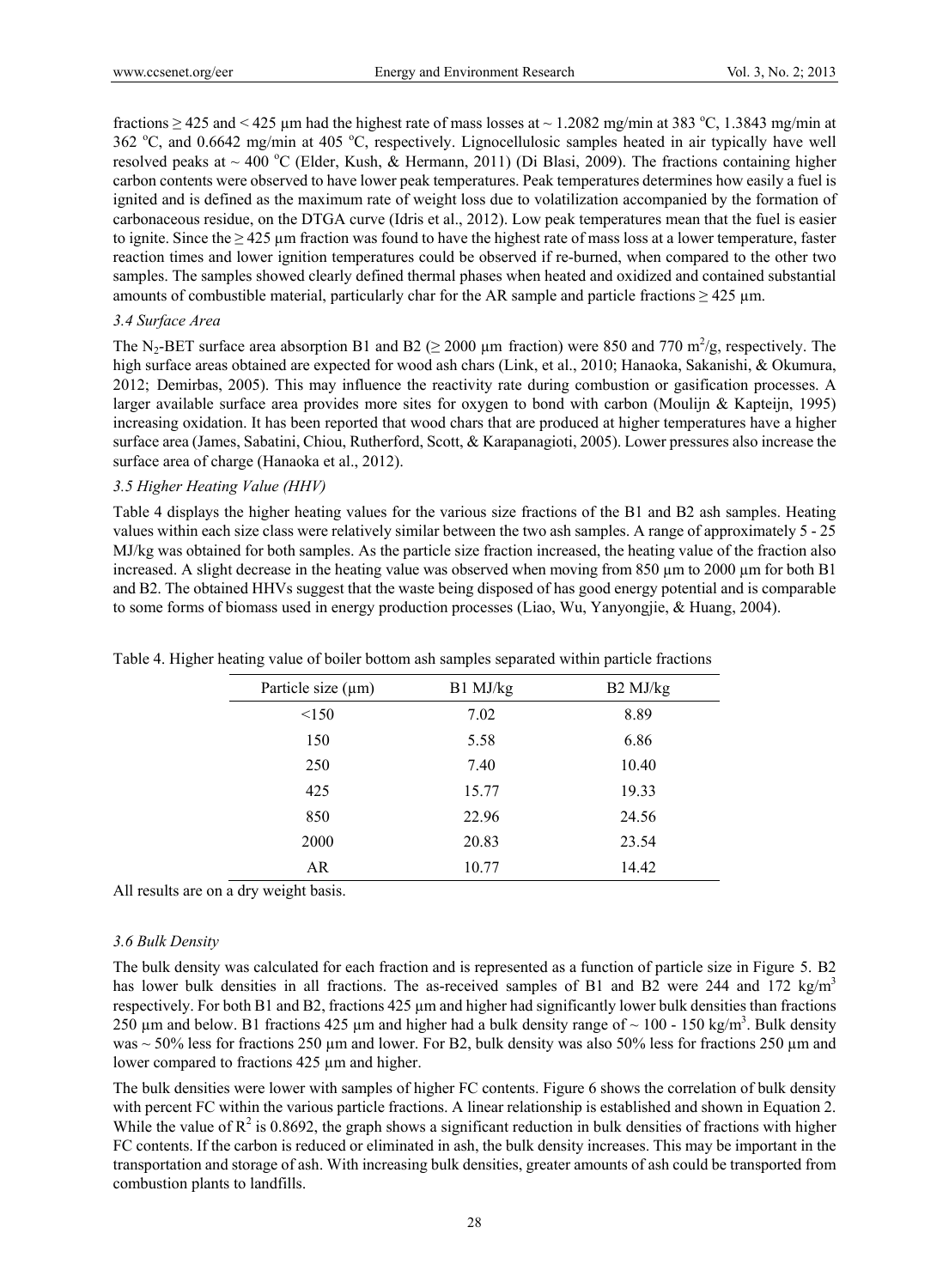$$
\rho_B = -4.9579 \text{ FC} + 406.73 \qquad \qquad \text{R}^2 0.8692 \tag{2}
$$

 $\rho_B$  represents Bulk density.



Figure 5. Bulk density variation with particle size (µm) for boiler ash



Figure 6. Bulk density versus percent fixed carbon for boiler ash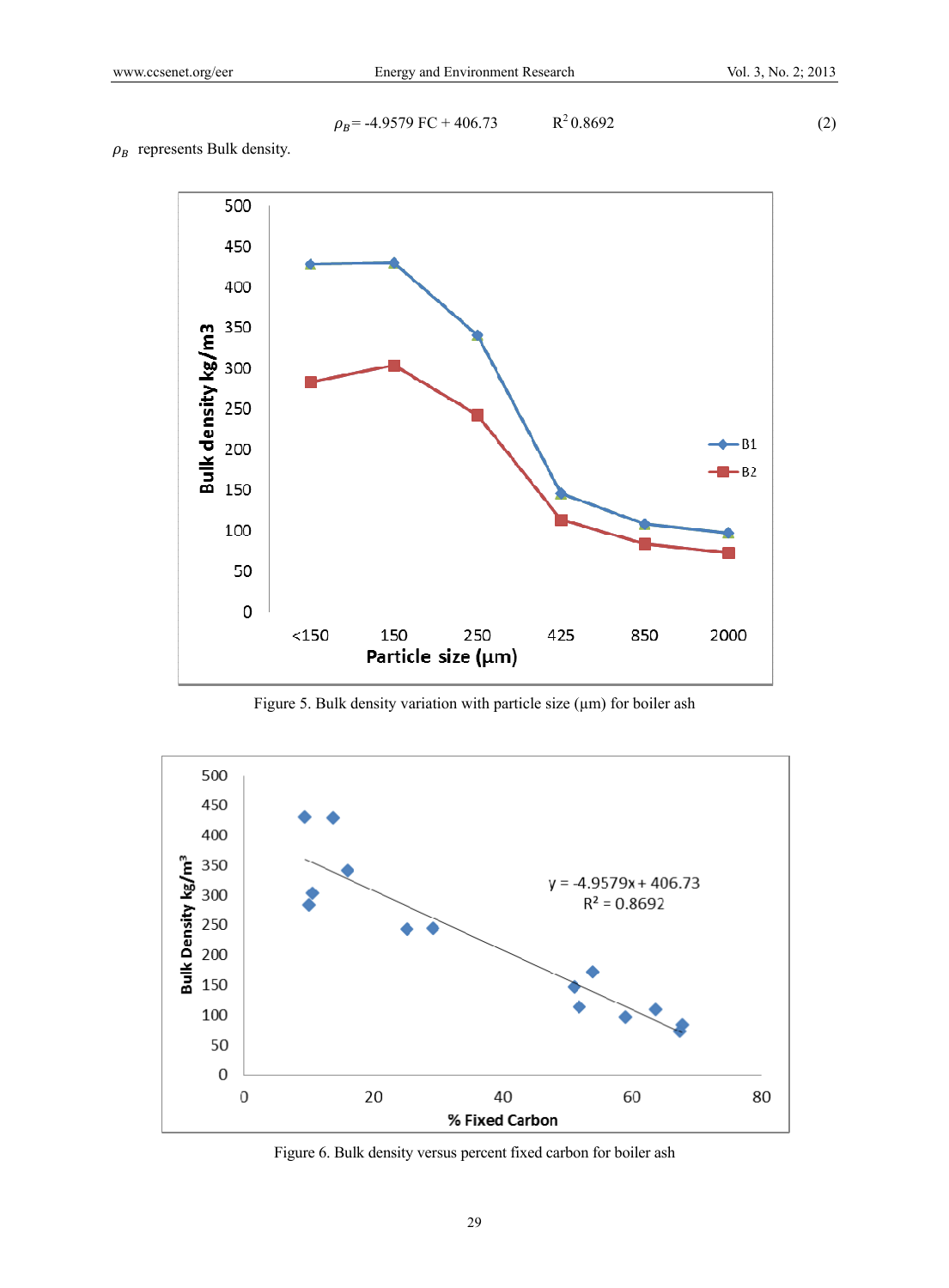# **4. Summary of Results**

Table 5 summarizes some of the main results by reporting data obtained for the as-received fractions, combined fractions  $\geq$  425  $\mu$ m and combined fractions < 425  $\mu$ m for B1 and B2. When samples are collected from fractions  $\geq$ 425 µm, the energy density can be increased by approximately 50 % and 64% for B1 and B2 respectively when compared to the AR for both samples. In addition, the majority of the energy content is in the larger fraction ( $\geq$ 425), 64% for B1 and 78% for B2. On a mass basis, less than half of the ash is in the larger fractions ( $\geq$  425). The bulk density analysis shows that the low carbon fractions of ash have four times the bulk density, compared to the high carbon fractions. This suggests a good opportunity for volume reduction. By reburning the larger size fraction, ash volumes can be decreased by over a half, while recovering more than two-thirds of the energy present in the as-received sample.

| Parameter               | B1 AR | B1 $\geq$ 425 µm | $B1 < 425 \mu m$ | B <sub>2</sub> AR | B2 $\geq$ 425 µm | $B2 < 425 \mu m$ |
|-------------------------|-------|------------------|------------------|-------------------|------------------|------------------|
| Mass (kg)               | 100.0 | 37.2             | 62.8             | 100.0             | 60.0             | 40.0             |
| Energy density (MJ/kg)  | 10.8  | 20.0             | 6.7              | 14.4              | 22.4             | 9.7              |
| Energy content (GJ)     | 1.08  | 0.74             | 0.42             | 1.44              | 1.34             | 0.39             |
| FC(%)                   | 29.3  | 58.3             | 13.2             | 54.0              | 61.6             | 21.5             |
| Ash $(kg)$              | 54.8  | 9.7              | 42.8             | 30.2              | 14.8             | 24.4             |
| Bulk density $(kg/m^3)$ | 244.0 | 106.6            | 448.3            | 172.0             | 81.5             | 385.3            |
| Volume $(m^3)$          | 0.41  | 0.35             | 0.14             | 0.58              | 0.74             | 0.10             |

Table 5. Properties of boiler bottom ash of major ash fractions, based on 100 kg sample

Bulk density calculated from Equation 2.

# **5. Conclusions**

The boiler ash studied shows variability in carbon contents that may be a result of variations in retention time in the reactor, incomplete combustion, temperature variations and fluctuations and variations in moisture content. However, unique to both ash samples is a high carbon content in the larger size fractions, specifically for the fractions  $\geq$  425 µm. Separating and re-using particle sizes 425 µm and higher would recover over 50 % of the unburnt carbon that is present in this bottom ash. Sieve fractionation may allow for easy accessing of the carbon and may present itself as a cost effective pre-treatment method for reburning high carbon ash, in order to obtain the highest energy components. The reintroduction of ash in the combustion system may present challenges due to problems related to corrosion, scouring and fouling as experienced with the fixed bed boiler that produces this high carbon ash. Thermogravimetric analysis shows that this high carbon ash may be combusted and displays thermal phases similar to the combustion of lignocellulosic biomass. The highest rate of mass loss was 1.3843 mg/min for fractions  $\geq$  425 µm. This occurs at a lower peak temperature when compared to the other samples, resulting in lower ignition temperatures. There was no significant difference in the burn-out time for all 3 samples. The high surface area of the char particles could increase combustion or gasification reactivity rates, since a large surface area is available for oxidation. A linear correlation was identified between the FC and bulk density, where samples with higher concentrations of fixed carbon have lower bulk densities.

In an effort to ensure environmental sustainability and sustainable use of our biomass resources, efficient use must be realized. The use of woody biomass in bioenergy process must be such that all possible energy is extracted. It is preferred that bioenergy processes are able to so. However, should that be not possible due to system limitations or fuel type etc, other options must be employed in conjunction with existing technologies to ensure maximum use of the resource. Finally, the need for an in-depth analysis of the inorganic distribution within fractions of bottom ash should also be investigated for possible environmental and technical utilization. For example, there are likely to be similarities in the properties of ash and biochar. Biochar may have beneficial soil applications, for example biochar has been suggested to enhance seedling growth (Robertson, Rutherford, Lopez-Gutierrez, & Massicotte, 2012; Knapp & Insam, 2011). Perhaps high carbon ash could also have similar results for soil applications.

### **Acknowledgments**

We would like to thank the following organizations for their support in conducting this research Canfor Pulp Mill and the University of Northern British Columbia Central Equipment Laboratory. Also, we acknowledge funding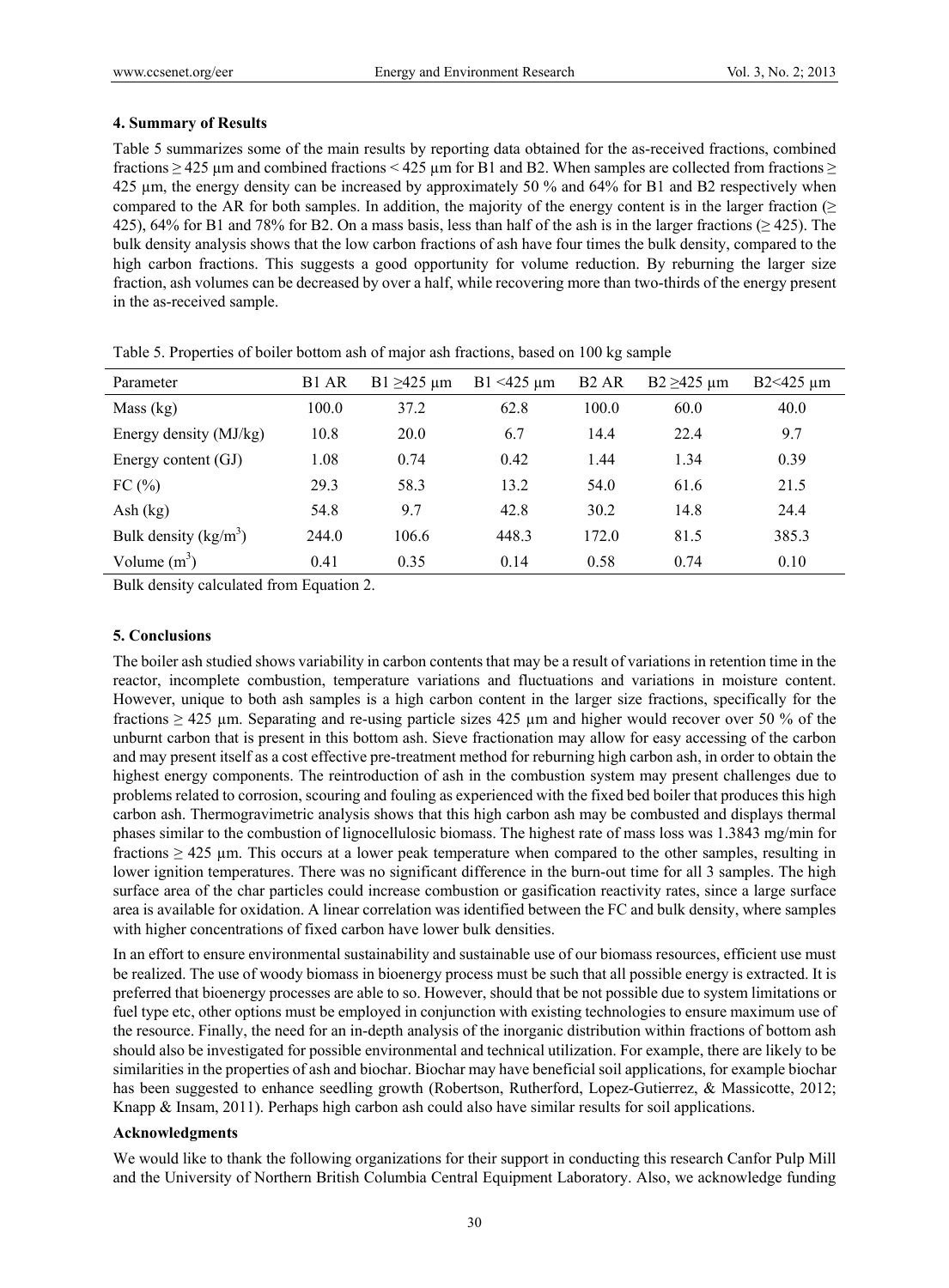support from Natural Science and Engineering Research Council (NSERC) and Canfor Pulp Limited Partnership (CPLP).

### **References**

- Batra, V., Urbonaite, S., & Svensson, G. (2008). Characterization of unburned carbon in bagasse fly ash. *Fuel, 87*, 2972-2976. http://dx.doi.org/10.1016/j.fuel.2008.04.010
- Cetin, E., Moghtaderi, B., Gupta, R., & Well, T. (2004). Influence of pyrolysis conditions on the structure and gasification reactivity of biomass chars. *Fuel, 2004*, 2139-2150. http://dx.doi.org/10.1016/j.fuel.2004.05.008
- Demirbas, A. (2005). Potential applications of renewable energy sources, biomass combustion problems in boiler power systems and combustion related environmental issues. *Progress in energy combustion science, 31*, 171-192. http://dx.doi.org/10.1016/j.pecs.2005.02.002
- Di Blasi, C. (2009). Combustion and gasification rates of lignocellulosic chars. *Energy Combustion Science, 35*, 121-140. http://dx.doi.org/10.1016/j.pecs.2008.08.001
- Dimitrakopoulous, A. (2001). Thermogravimetric analysis of Mediterranean plant species. *Journal of Analytical and Applied Science, 60*, 123-130.
- Duan, L., Liu, D., Chen, X., & Zhao, C. (2012). Fly ash recirculation by bottom feeding on aa circulating fluidized bed boiler co-burning coal sludge and coal. *Applied Energy, 95*, 295-299. http://dx.doi.org/10.1016/j.apenergy.2012.02.063
- Elder, T., Kush, J., & Hermann, S. (2011). Thermogravimetric analysis of forest understory grasses. *Thermochimica Acta, 512*, 170-1771. http://dx.doi.org/10.1016/j.tca.2010.10.001
- Emilsson, S. (2006). *International handbook. From extraction of forest fuels to ash recycling.* Jonkoping: Swedish Foresty Agency.
- Gomez-Barea, A., Vilches, L., Campoy, M., & Fernandez-Pereira, C. (2009). Plant optimization and ash recycling in fluidised waste gasification. *Chemical Engineering Journal, 146*, 227-236. http://dx.doi.org/10.1016/j.cej.2008.05.039
- Hanaoka, T., Sakanishi, K., & Okumura, Y. (2012). The effect of N2/CO2/O2 content and pressure on charcateristics and CO2 gasification behaviour of biomass-derived char. *Fuel Processing Technology, 104*, 287-294. http://dx.doi.org/10.1016/j.fuproc.2012.05.024
- Herrman, T., & Baker, S. (2002). *Evaluating particle size.* Kansas: Kansas State University Agricultural Experiment Station and Cooperative Extension Service.
- Idris, S., Rahman, N., & Ismail, K. (2012). Combustion characteristics of Malaysian oil palm biomass, sub-bituminous coal and their respective blends via thermogravimetric analysis (TGA). *Bioresource Technology, 123*, 581-591. http://dx.doi.org/10.1016/j.biortech.2012.07.065
- James, G., Sabatini, D., Chiou, C., Rutherford, D., Scott, A., & Karapanagioti, H. (2005). Evaluating phenanthrene sorption on various wood chars. *Water Research, 39*(4), 549-558. http://dx.doi.org/10.1016/j.watres.2004.10.015
- Khan, A., Jong, W., Jansens, P., & Spliethoff, H. (2009). Biomass combustion in fluidized bed boilers: potential problems and remidies. *Fuel processing technology, 90*, 21-50. http://dx.doi.org/10.1016/j.fuproc.2008.07.012
- Knapp, B., & Insam, H. (2011). Recycling of biomass ashes: current technologies and future research needs. In I. H. Knapp B, *Recycling of biomass ashes*. Heidelberg: Springer. http://dx.doi.org/10.1007/978-3-642-19354-5\_1
- Liao, C., Wu, C., & Yan, Y. (2007). The characteristics of inorganic elements in ashes from a 1 MW CFB bimass gasification power generation plant. *Fuel Processing Technology, 88*, 149-156. http://dx.doi.org/10.1016/j.fuproc.2005.06.008
- Liao, C., Wu, C., Yanyongjie, & Huang, H. (2004). Chemical elemental characteristics of biomass fuels in China. *Biomass and Bioenergy, 27*, 119-130. http://dx.doi.org/10.1016/j.biombioe.2004.01.002
- Link, S., Arvelakis, S., Hupa, M., Yrjas, P., Kulaots, I., & Paist, A. (2010). Reactivities of the biomass chars originating from reed, douglas fir and pine. *Energy and Fuels, 24*, 6533-6539. http://dx.doi.org/10.1021/ef100926v